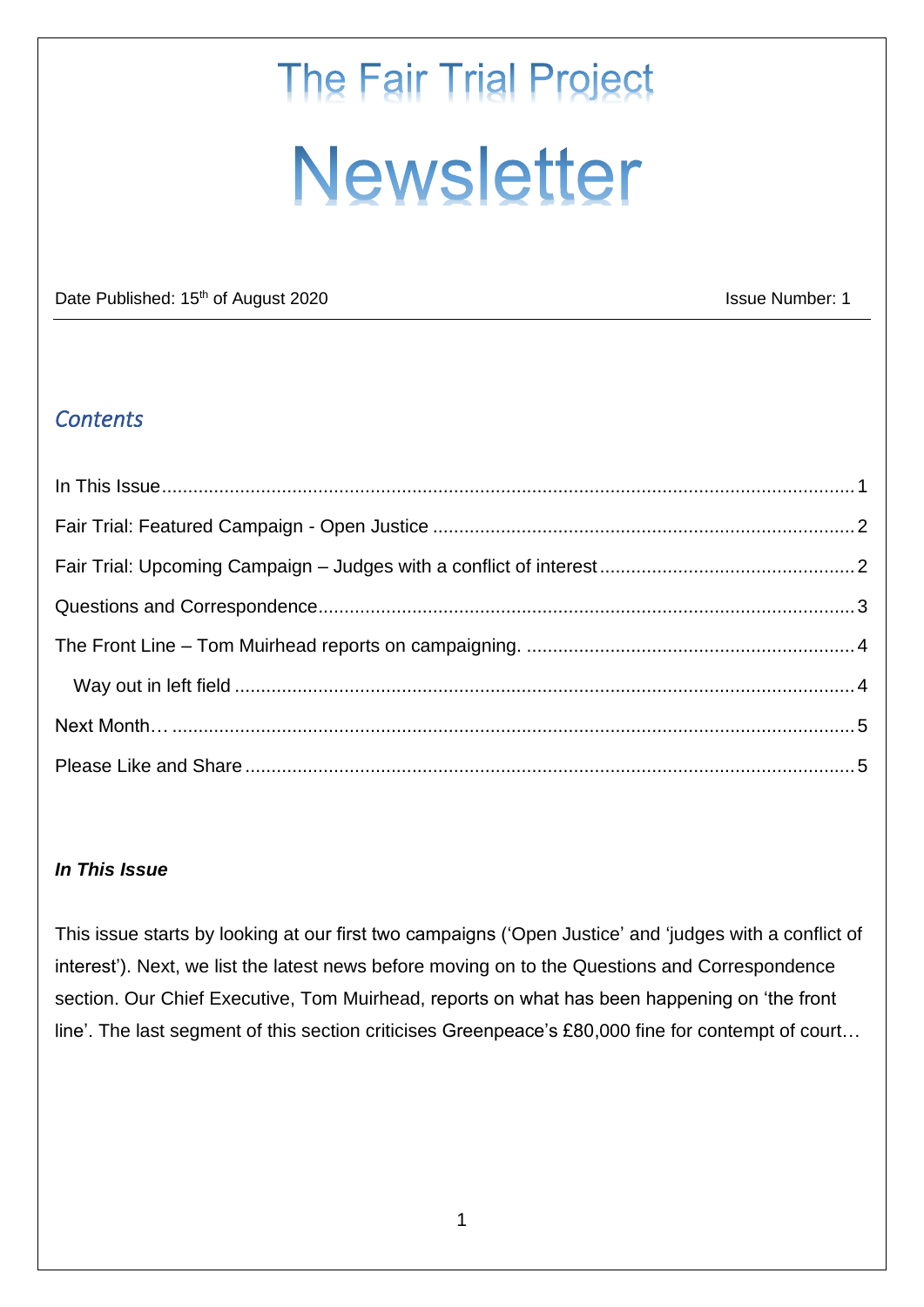### <span id="page-1-0"></span>*Fair Trial: Featured Campaign - Open Justice*

The Open Justice Campaign is 'live' and available to view on the web-site. It asks: Is it possible to hold a fair trial when the press and public are excluded from the court?

The constitutional principle of 'Open Justice' has existed for centuries. The principle states that the courts are open to the press and public (and therefore open to public scrutiny). The campaign claims that the exclusion of the press and public during the Covid-19 pandemic was unnecessary, as all the courts have public galleries. It would have been possible to place a limit on the number allowed in the viewing gallery of each court, with social distancing and screening measures in place.

The exclusion of the press and public means that all trials and hearings are unlawful. All decisions made are void. All people involved, from defendants in criminal cases to the parties in civil cases, have not received justice. All can claim compensation.

Do you know anyone who did not get a fair trial during this time? Or anyone involved as a juror or a witness? Please pass this newsletter to them.

Please visit the Open Justice campaign on our web-site [\(https://fairtrialproject.org/open-justice/\)](https://fairtrialproject.org/open-justice/) and share the campaign on Facebook.

### <span id="page-1-1"></span>*Fair Trial: Upcoming Campaign – Judges with a conflict of interest*

The primary responsibility of the Scottish Courts and Tribunals Service (SCTS) is to ensure the smooth running of Scotland's courts and tribunals. Scotland's judges control the management board.

This campaign explains that judges, when resolving disputes between citizen and citizen or citizen and the state, must be free from bias. It will show that any conflict of interest will make a judge biased, and therefore unable to resolve a dispute fairly. It will contend that a duty to ensure the smooth running of Scotland's courts and tribunals interferes with a judge's duty to decide a case or appeal.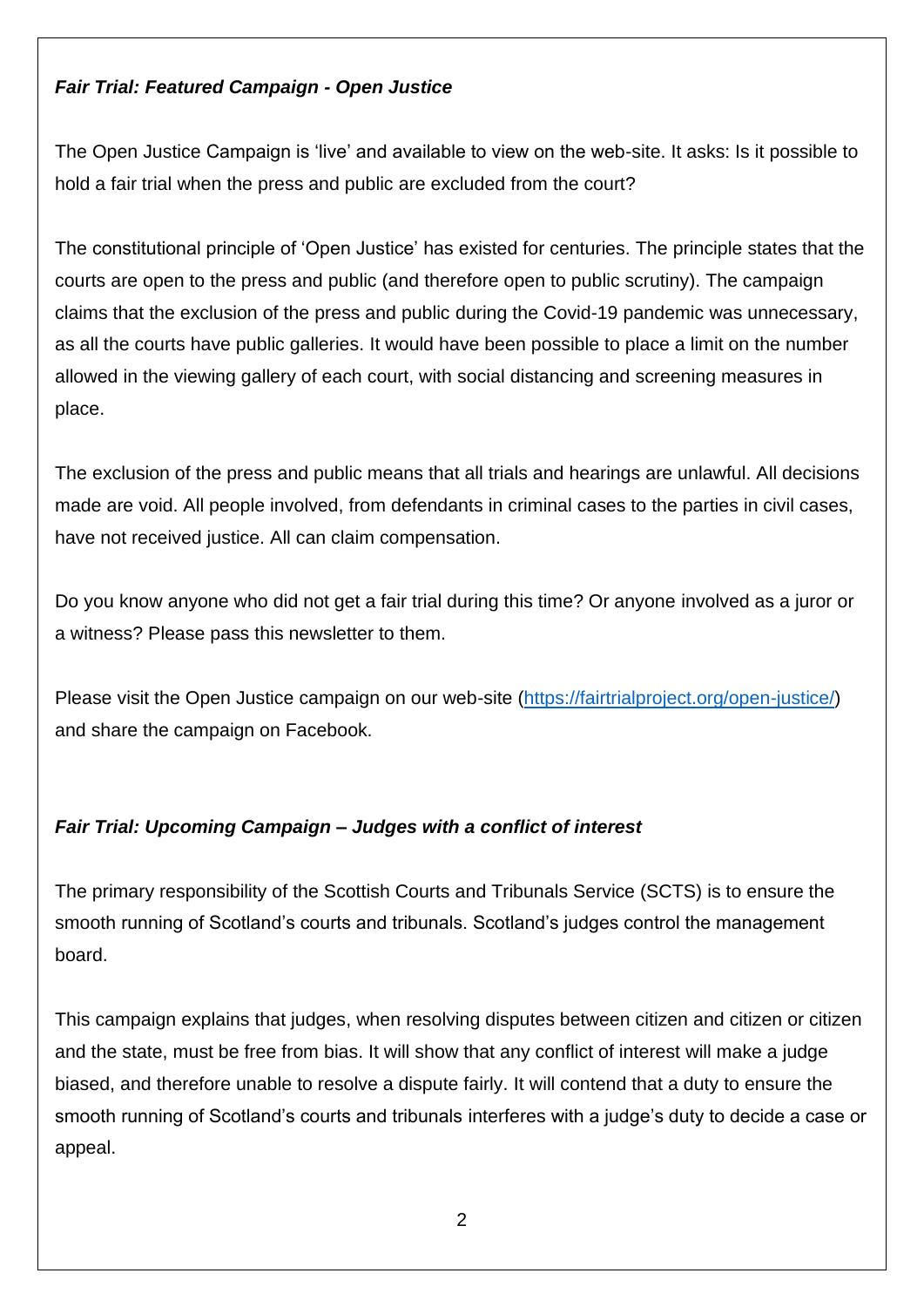What do you think? Can a judge decide fairly when they have a conflict of interest?

A summary of the campaign is available on the web-site: [https://fairtrialproject.org/judges-with-a](https://fairtrialproject.org/judges-with-a-conflict-of-interest/)[conflict-of-interest/](https://fairtrialproject.org/judges-with-a-conflict-of-interest/)

#### *Fair Trial Project News – The latest news…*

The Fair Trial Project made several complaints in early August. The first was to the Scottish Legal Complaints Commission. The complaint was against all advocates, solicitor advocates and lawyers and complained that their taking part in trials and hearings with the press and public excluded was civil and criminal fraud. We can't see how these legal professionals allowed this to take place.

The second complaint was directed to the Scottish Courts and Tribunals Service for allowing trials and hearings to take place with the press and public excluded.

#### <span id="page-2-0"></span>*Questions and Correspondence*

Please email questions, suggestions, comments, hints and tips, about the web-site or any campaign to: [info@fairtrialproject.org](mailto:info@fairtrialproject.org)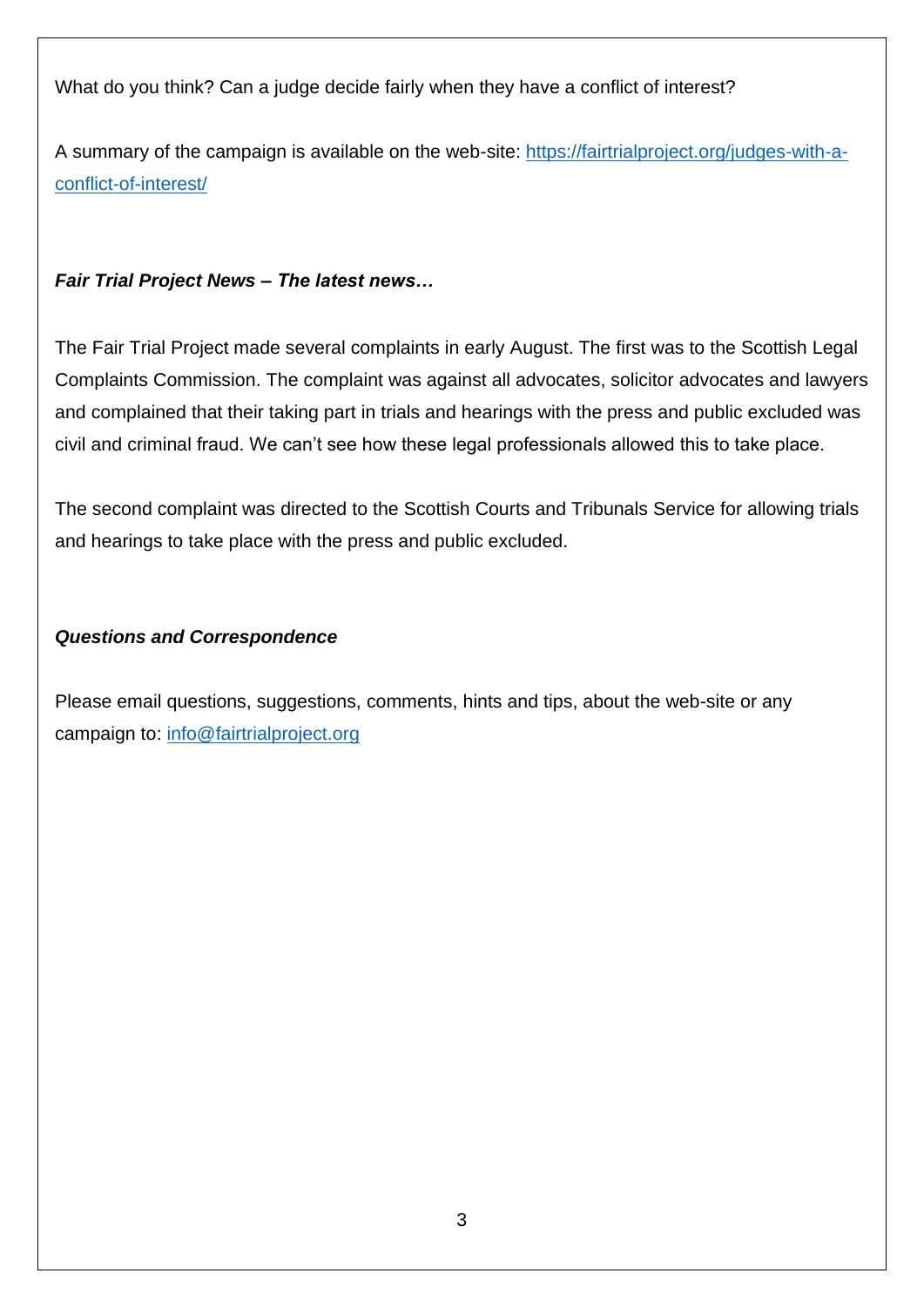#### <span id="page-3-0"></span>*The Front Line – Tom Muirhead reports on campaigning.*

The web-site launched on the  $27<sup>th</sup>$  of July 2020 with the Open Justice Campaign. The site is being regularly updated and will stay in a pre-release mode until October.



Campaigning took place at Glasgow's Sheriff and High Courts on the 28th and 29<sup>th</sup> of July on the Open Justice Campaign.

Merchant City Print (https://merchantcityprint.com/) made a banner and printed 1000 leaflets. The distribution of the leaflets went well. Everyone who took one agreed that the exclusion of the press and public from the courts is a bad idea.



The Fair Trial Project has made several complaints (see the news section above). Later this month we will make a complaint against the Crown Office and Procurator Fiscal Service for prosecuting people at trials with the press and public excluded. Next month's newsletter will give an update on the progress of these complaints.

#### <span id="page-3-1"></span>*Way out in left field*

On the 3rd of July 2020, with the press and public excluded, Greenpeace received a fine of £80,000 for contempt of Court. They allegedly breached an order of the Scottish Courts not to go within 500m of an oil rig in the North Sea. The hearing took place in the Court of Session and the question we ask is, did they get a fair trial? It's not only the exclusion of the press and public that is at issue. The judge who made the order is Lady Wolffe QC, who is the wife of the Lord Advocate.

In their defence, Greenpeace made some human rights arguments. Usually when this happens the Scottish Government are invited to join proceedings. Why was this not done here? Note: The Lord Advocate (Lord Wolffe QC) represents the Scottish Government and if they were invited to join, he would have to appear in front of his wife.